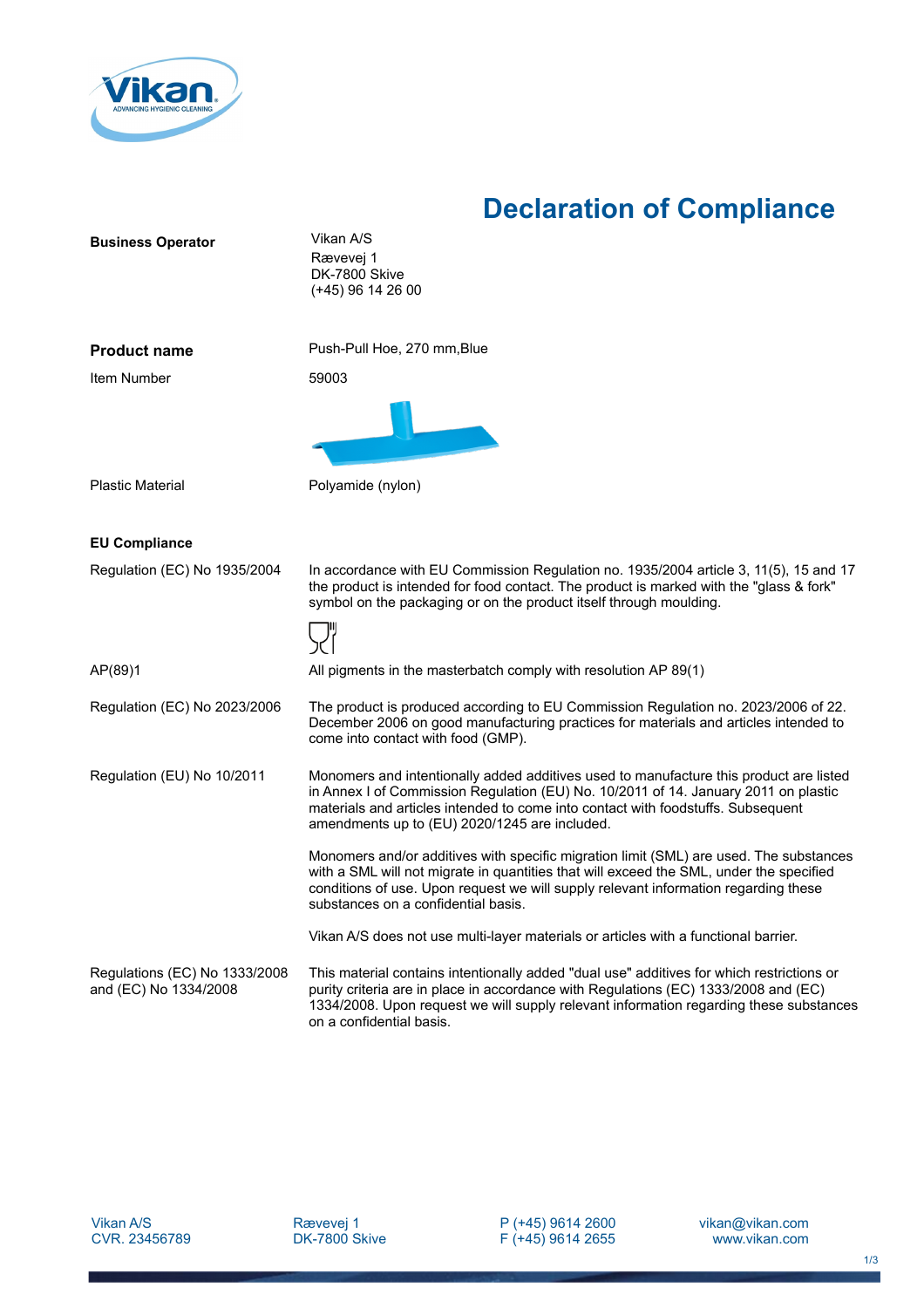

| <b>US FDA Compliance</b>                            | All raw materials in this product are in compliance with FDA (Food and Drug<br>Administration in the USA) 21 CFR parts 170 to 199.                                                                                                                                                                                                                            |
|-----------------------------------------------------|---------------------------------------------------------------------------------------------------------------------------------------------------------------------------------------------------------------------------------------------------------------------------------------------------------------------------------------------------------------|
|                                                     | The polymers and additives complies with FDA 21 CFR part 174, 175, 176, 177, 178,<br>181, 182, 184, or 186. Additives are cleared according to FDA 21 CFR Part 178 (Indirect<br>food additives), are generally recognised as safe (GRAS), are prior-sanctioned food<br>ingredients, or are cleared on basis of regulations for food additives of before 1958. |
|                                                     | The nylon material complies with the requirements of FDA (Food and Drug Administration<br>in the USA) 21 CFR 177.1500 "Nylon resins".                                                                                                                                                                                                                         |
|                                                     | The pigments in the masterbatch are listed under FDA 21 CFR 178.3297 "Colorants for<br>Polymers".                                                                                                                                                                                                                                                             |
| <b>UK Compliance</b>                                | The product complies with The Materials and Articles in Contact with Food (Amendment)<br>(EU Exit) Regulations 2019 No. 704                                                                                                                                                                                                                                   |
| <b>Danish Compliance</b>                            | The product complies with the Danish consolidation Act no. 681 of 25/05/2020.                                                                                                                                                                                                                                                                                 |
| <b>Migration analysis plastics</b>                  | Samples of the product, or a similar product made from identical plastic material, have<br>been tested for overall migration according to the test conditions specified in (EU)<br>10/2011, and the article comply with the overall migration limit of 10 mg/dm <sup>2</sup> or 60 mg/kg.                                                                     |
|                                                     | Test conditions for overall migration were OM7 (2 h at 175 $^{\circ}$ C)                                                                                                                                                                                                                                                                                      |
|                                                     | Food simulants used for overall migration were 10 % ethanol (simulant A), 3 % acetic acid<br>(simulant B) and olive oil (simulant D2).                                                                                                                                                                                                                        |
|                                                     | Compliance with specific migration limits, and other restrictions, has been documented<br>through testing, calculation or simulation.                                                                                                                                                                                                                         |
| Max ratio of food contact surface<br>area to volume | 2.1 dm <sup>2</sup> /100 ml                                                                                                                                                                                                                                                                                                                                   |
| <b>Food contact types</b>                           | The product is suitable for contact with the following types of food under the intended and<br>foreseeable conditions of use:                                                                                                                                                                                                                                 |
|                                                     | Aqueous<br>∣√∣                                                                                                                                                                                                                                                                                                                                                |
|                                                     | Acidic                                                                                                                                                                                                                                                                                                                                                        |
|                                                     | Alcoholic                                                                                                                                                                                                                                                                                                                                                     |
|                                                     | Fatty<br>IV                                                                                                                                                                                                                                                                                                                                                   |
|                                                     | Dry<br>⋈                                                                                                                                                                                                                                                                                                                                                      |
| Food contact usage time and<br>temperature          | Any food contact conditions up to 175 °C with aqueous, alcoholic, fatty and dry foods<br>for up to 1 hour.<br>Any food contact conditions that include heating up to 70 °C for up to 2 hours, or up to<br>100 °C for up to 15 minutes with acidic foods.                                                                                                      |

Vikan A/S CVR. 23456789

Rævevej 1 DK-7800 Skive P (+45) 9614 2600 F (+45) 9614 2655 vikan@vikan.com www.vikan.com